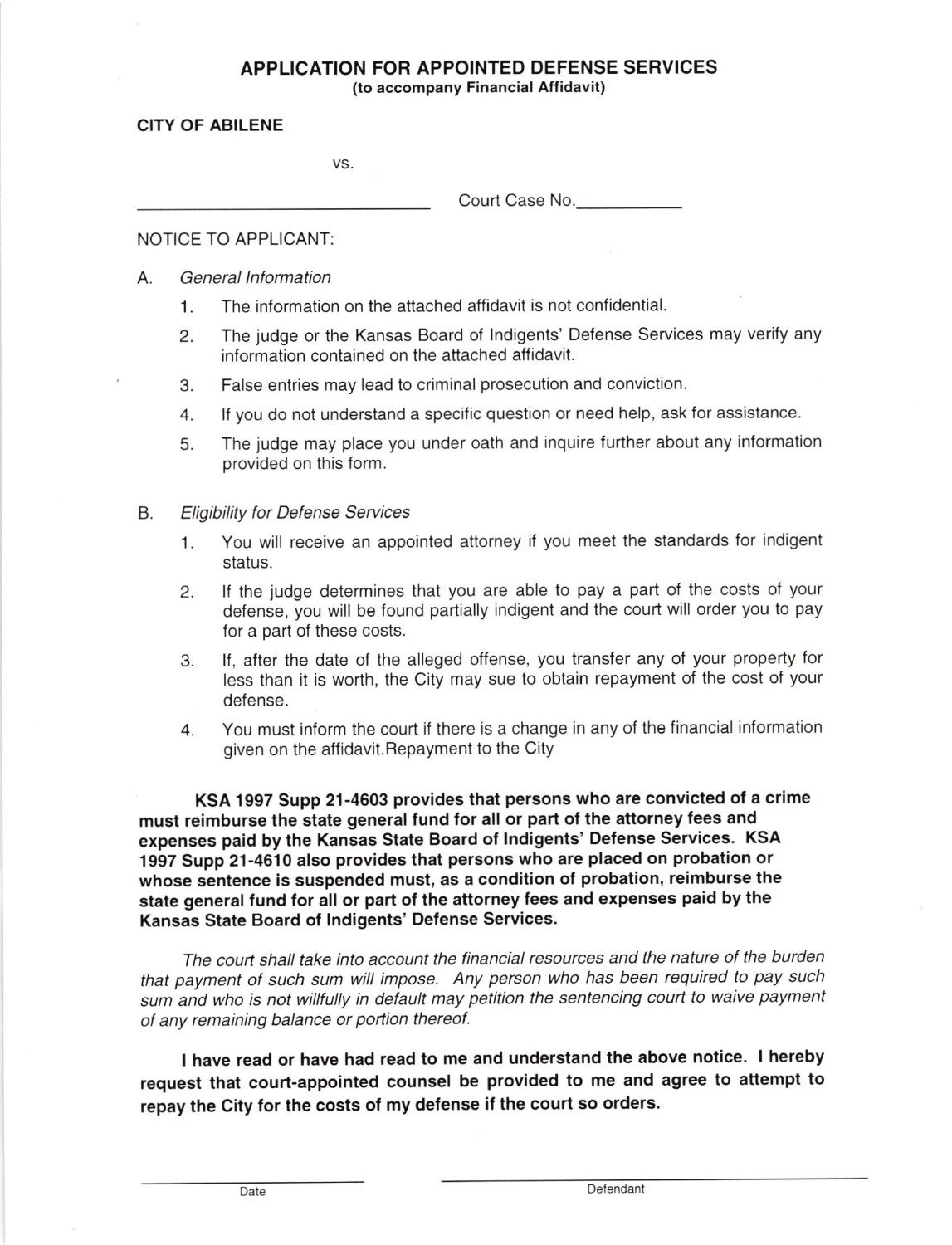FINANCIAL AFFIOAVIT

For Courl-Appointed Attorney, Expert or Other Services

|                                                                                | <b>Municipal Court</b><br>Abilene, Kansas<br>CASE NO.                                                                                                                                                                                            |  |  |  |
|--------------------------------------------------------------------------------|--------------------------------------------------------------------------------------------------------------------------------------------------------------------------------------------------------------------------------------------------|--|--|--|
| <b>FALSE STATEMENTS COULD RESULT IN ANOTHER CASE BEING FILED AGAINST YOU!!</b> |                                                                                                                                                                                                                                                  |  |  |  |
|                                                                                |                                                                                                                                                                                                                                                  |  |  |  |
|                                                                                |                                                                                                                                                                                                                                                  |  |  |  |
| 1.                                                                             | Are you ______Self-Employed _______Employed ______Unemployed                                                                                                                                                                                     |  |  |  |
|                                                                                |                                                                                                                                                                                                                                                  |  |  |  |
|                                                                                | If unemployed, for how long?                                                                                                                                                                                                                     |  |  |  |
| 2.                                                                             | List the places you have worked in the last six months:                                                                                                                                                                                          |  |  |  |
|                                                                                | Name experience and a series of the contract of the contract of the contract of the contract of the contract of the contract of the contract of the contract of the contract of the contract of the contract of the contract o<br>1.             |  |  |  |
|                                                                                | 2.<br>Address: Address: Address: Address: Address: Address: Address: Address: Address: Address: Address: Address: Address: Address: Address: Address: Address: Address: Address: Address: Address: Address: Address: Address: Addres             |  |  |  |
|                                                                                | З.                                                                                                                                                                                                                                               |  |  |  |
| 3.                                                                             | If employed, give an approximate monthly rate of pay                                                                                                                                                                                             |  |  |  |
| 4.                                                                             | Is your spouse _______ Self-Employed ________ Employed _______ Unemployed                                                                                                                                                                        |  |  |  |
|                                                                                |                                                                                                                                                                                                                                                  |  |  |  |
|                                                                                |                                                                                                                                                                                                                                                  |  |  |  |
|                                                                                |                                                                                                                                                                                                                                                  |  |  |  |
|                                                                                |                                                                                                                                                                                                                                                  |  |  |  |
| 5.                                                                             | Do you own a car truck ______ or motorcycle?                                                                                                                                                                                                     |  |  |  |
|                                                                                |                                                                                                                                                                                                                                                  |  |  |  |
|                                                                                | Amount owing \$<br>Please give value state of the state of the state of the state of the state of the state of the state of the state of the state of the state of the state of the state of the state of the state of the state of the state of |  |  |  |
| 6.                                                                             | Do you receive, or have you received, in the past six month, income from rental property, public assistance, support, or other sources, including<br>from a business? _____Yes ______No                                                          |  |  |  |
|                                                                                | If yes, give source and monthly income: example and monthly income and monthly income.                                                                                                                                                           |  |  |  |
| 7.                                                                             | Do you have money or cash in savings, checking accounts or other funds? _____Yes ______No                                                                                                                                                        |  |  |  |
|                                                                                |                                                                                                                                                                                                                                                  |  |  |  |
| 8.                                                                             | Do you own a home, land, or other property? ______Yes _______No lf yes, give value                                                                                                                                                               |  |  |  |
| 9.                                                                             | Can you afford to pay anything toward the costs of your defense at this time? _____Yes ______No                                                                                                                                                  |  |  |  |
|                                                                                | If yes, how much services and the services of the services of the services of the services of the services of the services of the services of the services of the services of the services of the services of the services of                    |  |  |  |
| 10.                                                                            | Do you currently have any other court cases pending in the Municipal Court, in which you already have counsel appointed?                                                                                                                         |  |  |  |
|                                                                                | Yes No                                                                                                                                                                                                                                           |  |  |  |
|                                                                                |                                                                                                                                                                                                                                                  |  |  |  |